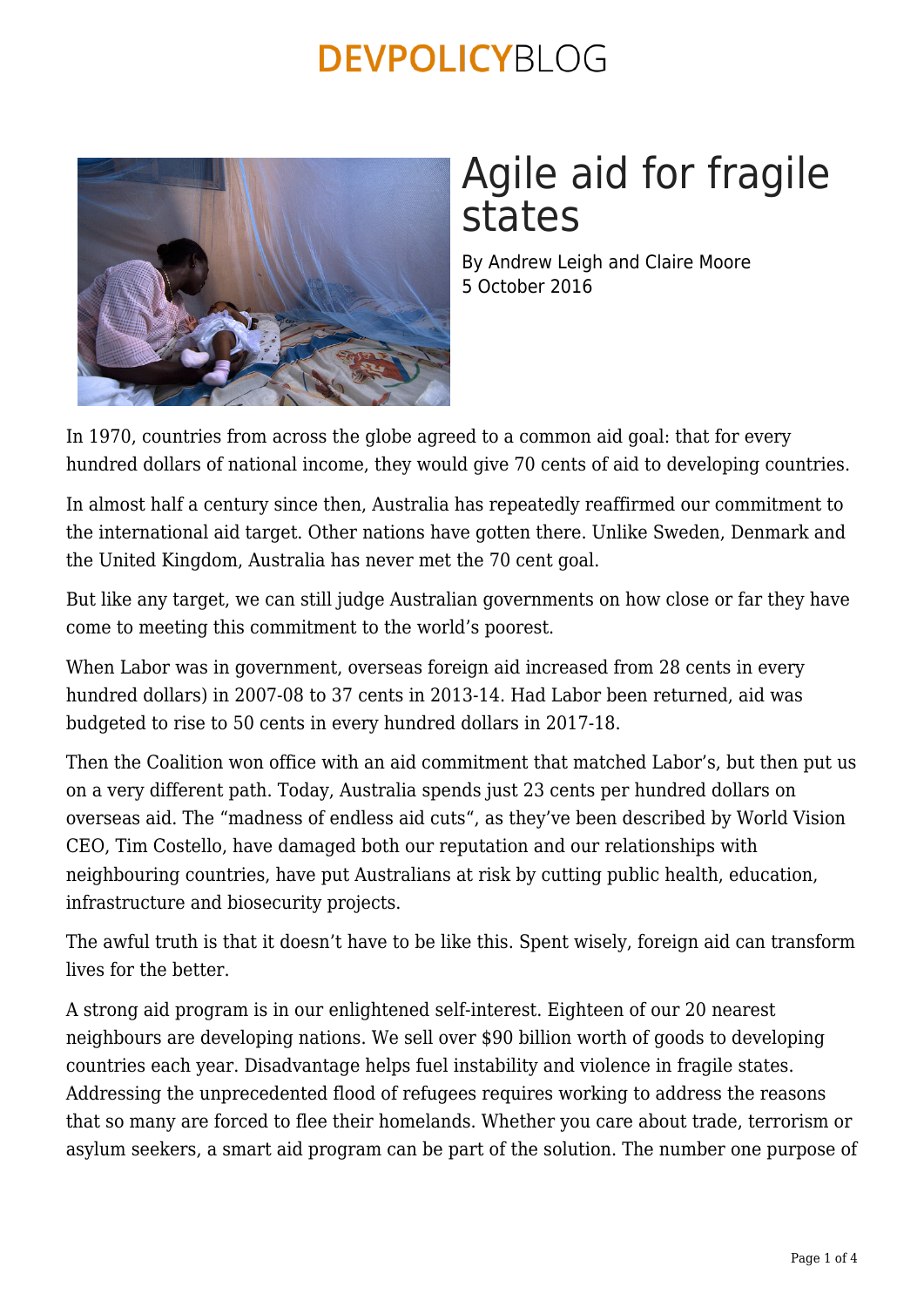foreign aid is to alleviate disadvantage. But few developed nations have as much selfinterest in running a good aid program as Australia.

In part our aid program is defined by our place in the world. Ours is the largest economy in a neighbourhood dominated by developing countries. Basic services and governance in countries like Indonesia, East Timor and Papua New Guinea rightly remain a core focus of our aid program.

Australian aid should also be defined by a clear public recognition of what it is, not what is isn't. It is not, and never has been, one big bucket of money into which governments scoop whenever they see fit. To mindlessly cut foreign aid is to forget the second half of the saying: 'charity begins at home – *but doesn't end there*'.

It is the responsibility of Australian governments to explain the benefits of Australia's aid contribution for all of us. Australia has a duty as good global citizen to do what it can to reduce poverty and inequality, as well as respond effectively to humanitarian crises. Policymakers must tell the story of nations like South Korea, which has gone from being an aid recipient to an aid donor.

But Australia also needs to think about where our aid can be most effective. We need to concentrate on areas where we have a comparative advantage and rigorously evaluating our aid programs.

The principle of comparative advantage is that individuals and nations should specialise in things that we do best. Comparative advantage applies to altruism too. Where there is need in the world, it makes sense for Australia to focus on the foreign aid strategies that we are comparatively best at.

Our first comparative advantage is that we are unusually well endowed in natural resources. This is particularly important in light of the 'resource curse' – the fact that developing nations who have more natural resources are more likely to be poverty-stricken dictatorships. If we can help developing nations to make better use of their natural resources, the resulting fiscal flows could help societies to transform themselves for the better. If developing countries can benefit from their minerals, the payoff could dwarf anything that aid might hope to deliver.

Australia's second comparative advantage is in dryland farming. Today, African cereal yields are 66 percent below the global average, and Africa is a net food *importer*. Australian farmers have experience in good water management, in selection of hardy crops and animals, and management of seed stocks. Improving agricultural productivity is critical to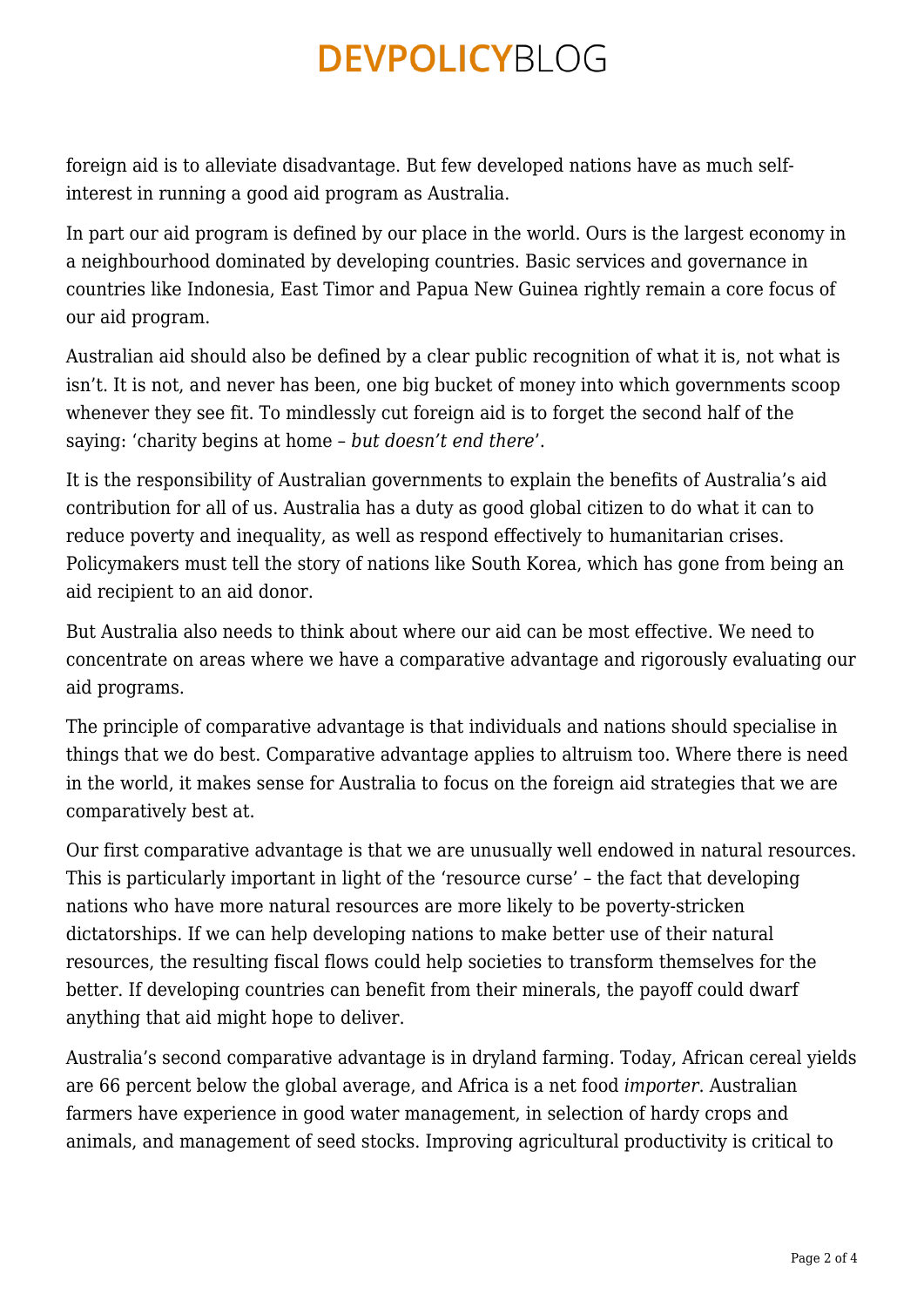boosting living standards. Wherever possible, we should export our expertise in Australian dryland farming.

Our third comparative advantage is operating in post-conflict environments. Where our other advantages were things we chose, this is one that was thrust upon us. From our experience in East Timor and the Solomon Islands, Australia has acquired valuable experience in post-conflict environments where improving basic education is one of the most powerful tools for economic development, better governance, and stopping extremism.

We need greater certainty about how Australia's aid programs impact on the developing world. Although randomised trials are not the only evaluation tool, for most purposes they are superior to other impact evaluation approaches.

Take the case of bed nets. To answer the question of whether or not free anti-malaria bed nets were taken up and used for their intended purpose, researchers from the University of California-Los Angeles carried out a randomised trial, in which villagers in Uganda and Madagascar were randomly selected to receive bed nets that were free, or merely subsidised. Their results provide a clear answer: free bed nets have substantially higher take-up rates than nets that are merely subsidised – and free bed nets are equally likely to be used for their intended purpose.

Randomised trials provide extremely strong evidence for or against particular policies, yet the Australian Government conducts very few of them.

Looking at the challenge of development, it is easy to become pessimistic. Hundreds of millions of people live in extreme poverty and many of these are in our region. Every day, 17,000 children under the age of five die from preventable or treatable conditions. Millions are living in makeshift camps, displaced from their homes by conflict and economic hardship. Teenage gangs commit acts more appalling than any Hollywood horror movie producer would dream up.

And yet, there is reason for optimism too. For Australia, some of the challenges of the developing world are challenges that we have faced in the past. Since the Eureka Stockade, our nation has been devoting attention to ensuring that mineral wealth benefits all of us. Making a living from agriculture in the world's driest inhabited continent was a challenge for the Indigenous people as for European settlers. And in our social policies, there is an increasing recognition that improving the quality of evaluations will help us make the best use of scarce taxpayer dollars. Spent wisely, Australian aid can – literally – help to change the world.